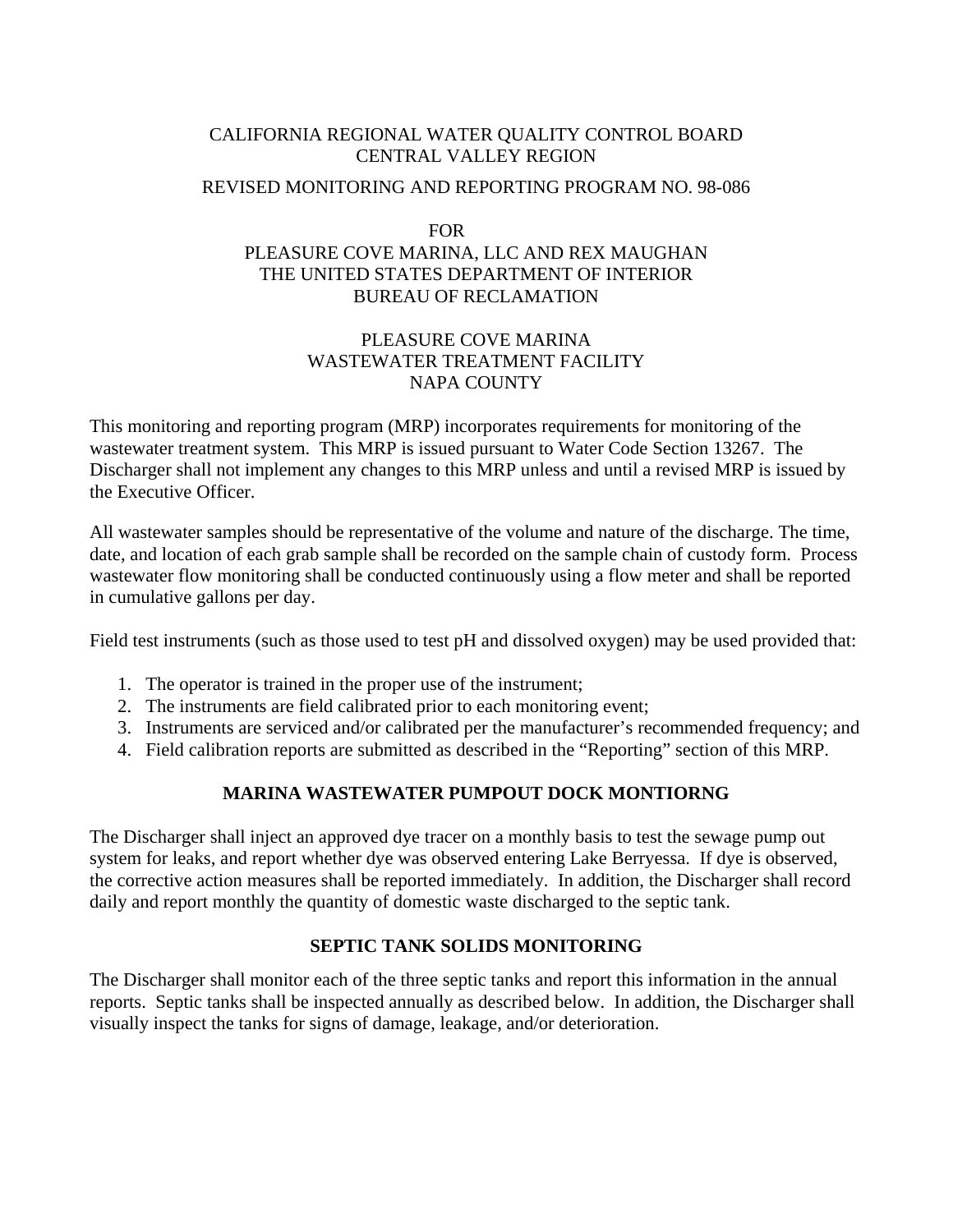|                                                                                 |        | Type of            | Minimum    | Reporting        |
|---------------------------------------------------------------------------------|--------|--------------------|------------|------------------|
| Parameter                                                                       | Units  | Measurement        | Inspection | <b>Frequency</b> |
| Sludge depth and scum thickness in the<br>first compartment of each septic tank | Feet   | <b>Staff Gauge</b> | Annually   | Annually         |
| Distance between bottom of the scum<br>layer and bottom of outlet device        | Inches | <b>Staff Gauge</b> | Annually   | Annually         |
| Distance between top of sludge layer<br>and bottom of outlet device             | Inches | <b>Staff Gauge</b> | Annually   | Annually         |

The Discharger shall retain records of each inspection, noting the date, measured readings and calculations. The Discharger will also record when cleaning is required, the condition of the tank, and the date that cleaning or repair occurred and by whom. Copies of the Liquid Waste Hauler manifests shall be retained for review as with any other record concerning documentation of compliance with the Order.

### **INFLUENT MONITORING**

Influent monitoring shall be performed at the location where influent is discharged into the stabilization ponds. Influent monitoring shall include at least the following:

j

| Constituent                                                                                              | Units      | <b>Type of Sample</b>                              | Sampling<br>Frequency | Reporting<br>Frequency |
|----------------------------------------------------------------------------------------------------------|------------|----------------------------------------------------|-----------------------|------------------------|
| Flow from the septic tanks <sup>1</sup><br>Flow from the marina<br>wastewater pump out dock <sup>1</sup> | gpd<br>gpd | <b>Continuous Meter</b><br><b>Continuous Meter</b> | Daily<br>Daily        | Monthly<br>Monthly     |

 $1$  By 1 April 2006, a flow-metering device shall be installed between the marina wastewater pump out dock and the septic tank and each of the lift stations and stabilization ponds.

## **EFFLUENT MONITORING**

Effluent samples shall be collected from an established sampling station located in an area that will provide a sample representative of the water in each of the stabilization ponds. Effluent monitoring shall include at least the following:

|       |                       | Sampling  | Reporting        |
|-------|-----------------------|-----------|------------------|
| Units | <b>Type of Sample</b> | Frequency | <b>Frequency</b> |
| mg/L  | Grab                  | Monthly   | Monthly          |
| mg/L  | Grab                  | Monthly   | Monthly          |
| mg/L  | Grab                  | Monthly   | Monthly          |
| mg/L  | Grab                  | Monthly   | Monthly          |
| mg/L  | Grab                  | Monthly   | Monthly          |
| mg/L  | Grab                  | Monthly   | Monthly          |
| mg/L  | Grab                  | Monthly   | Monthly          |
|       |                       |           |                  |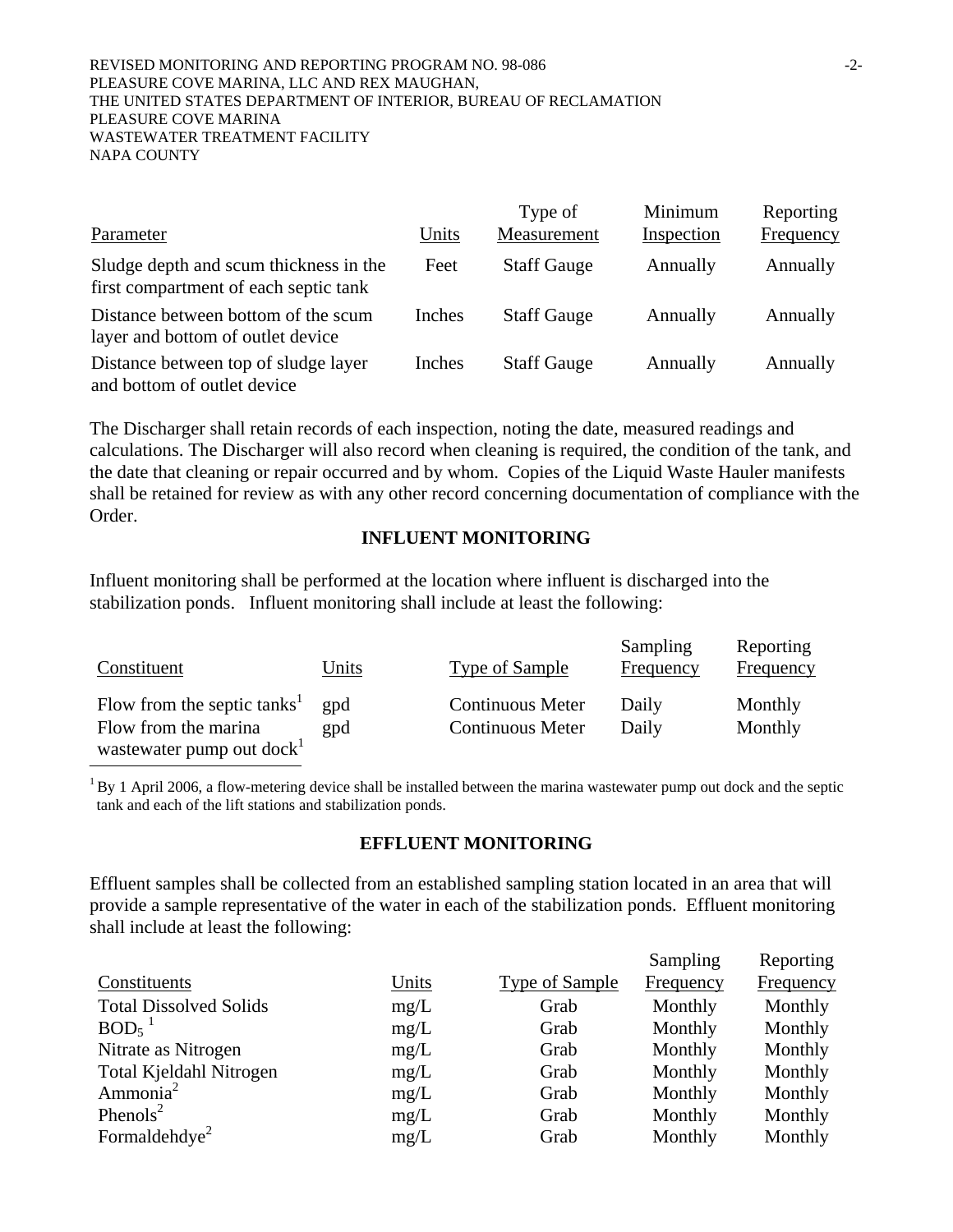#### REVISED MONITORING AND REPORTING PROGRAM NO. 98-086 PLEASURE COVE MARINA, LLC AND REX MAUGHAN, THE UNITED STATES DEPARTMENT OF INTERIOR, BUREAU OF RECLAMATION PLEASURE COVE MARINA WASTEWATER TREATMENT FACILITY NAPA COUNTY

|                                |              |                | Sampling  | Reporting |
|--------------------------------|--------------|----------------|-----------|-----------|
| Constituents                   | <u>Units</u> | Type of Sample | Frequency | Frequency |
| $\rm Zinc^2$                   | mg/L         | Grab           | Monthly   | Monthly   |
| Standard Minerals <sup>3</sup> | mg/L         | Grab           | Annually  | Annually  |

<sup>1</sup> 5-day Biochemical Oxygen Demand<br><sup>2</sup> Travel Trailer and Houseboat dump station constituents to be collected from Pond Nos. 1 and 2.

<sup>3</sup> Standard Minerals shall include, at a minimum, the following elements and compounds: Boron, Calcium, Iron, Magnesium, Manganese, Sodium, Potassium, Chloride, Sulfate, Total Alkalinity (including alkalinity series), and **Hardness** 

#### **POND MONITORING**

Samples shall be collected from an established sampling station located in an area that will provide a sample representative of the water in each of the stabilization ponds. Freeboard shall be measured vertically from the surface of the pond water to the lowest elevation of the surrounding berm and shall be measured to the nearest 0.1 feet. Monitoring of each of the ponds shall include, at a minimum, the following:  $S_{\text{compling}}$ Reporting

|                                 |            |                | Sampling  | Reporting |
|---------------------------------|------------|----------------|-----------|-----------|
| Constituents                    | Units      | Type of Sample | Frequency | Frequency |
| Dissolved Oxygen <sup>1,3</sup> | mg/L       | Grab           | Weekly    | Monthly   |
| $pH^3$                          | pH Units   | Grab           | Weekly    | Monthly   |
| Freeboard                       | $0.1$ feet | Measurement    | Weekly    | Monthly   |
| Berm Seepage <sup>2</sup>       | <b>NA</b>  | Observation    | Weekly    | Monthly   |
| Odors <sup>4</sup>              | $- -$      | Observation    | Weekly    | Monthly   |

 $\sqrt{2}$  Samples shall be collected at a depth of one foot, opposite the inlet. Samples shall be collected between 0700 and 0900 hours.

 $2$  Containment levees shall be observed for signs of seepage or surfacing water along the exterior toe of the levees. If surfacing water is found, then a sample shall be collected and tested for total coliform organisms and total dissolved solids.

 $3$  Handheld meter may be used.

<sup>4</sup> The presence of strong or unusual odors shall be reported.

#### **SLUDGE MONITORING**

In accordance with EPA's POTW Sludge Sampling and Analysis Guidance Document, August 1989, a composite sample of sludge shall be collected when removed from the evaporation/percolation pond and tested for the following metals: Cadmium, Copper, Nickel, Chromium, Lead, and Zinc. Sampling records shall be retained for a minimum of five years. A log shall be kept of sludge quantities generated and of handling and disposal activities. The frequency of entries is discretionary; however, the log should be complete enough to serve as a basis for part of the annual report.

### **REPORTING**

In reporting monitoring data, the Discharger shall arrange the data in tabular form so that the date, sample type (e.g., effluent, pond, etc.), and reported analytical result for each sample are readily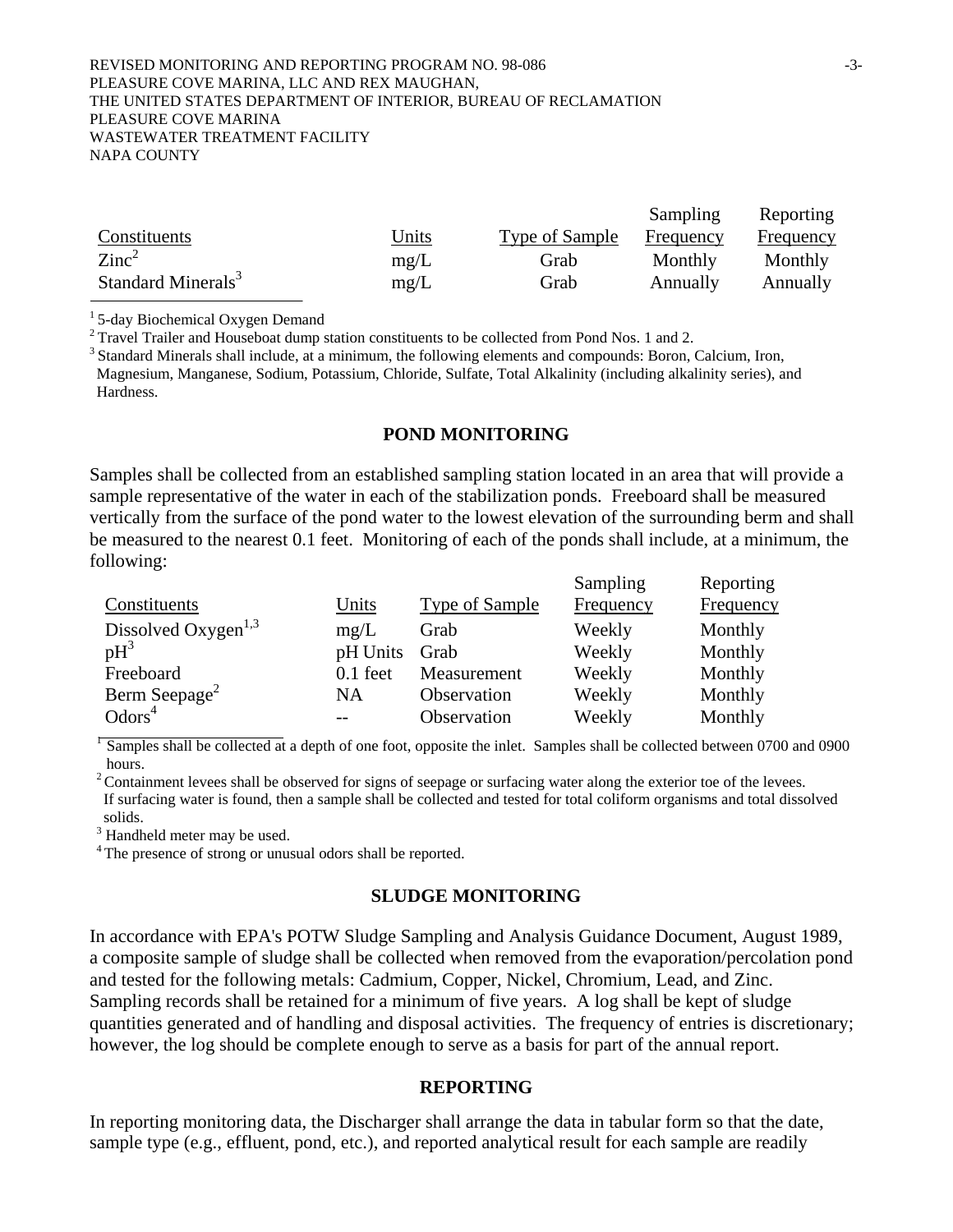REVISED MONITORING AND REPORTING PROGRAM NO. 98-086 PLEASURE COVE MARINA, LLC AND REX MAUGHAN, THE UNITED STATES DEPARTMENT OF INTERIOR, BUREAU OF RECLAMATION PLEASURE COVE MARINA WASTEWATER TREATMENT FACILITY NAPA COUNTY

discernible. The data shall be summarized in such a manner to clearly illustrate compliance with waste discharge requirements and spatial or temporal trends, as applicable. The results of any monitoring done more frequently than required at the locations specified in the Monitoring and Reporting Program shall be reported in the next scheduled monitoring report.

# **A. Monthly Monitoring Reports**

Monthly reports shall be submitted to the Regional Board on the **1st day of the second month following sampling** (i.e. the January Report is due by 1 March). At a minimum, the reports shall include:

- 1. Results of the marina pump out station, influent, effluent, and pond monitoring;
- 2. Results of the monthly dye tracer testing;
- 3. A comparison of monitoring data to the discharge specifications and an explanation of any violation of those requirements. Data shall be presented in tabular format;
- 4. If requested by staff, copies of laboratory analytical report(s); and
- 5. A calibration log verifying calibration of all hand held monitoring instruments and devices used to comply with the prescribed monitoring program.

## **B. Annual Report**

An Annual Report shall be prepared as the December monthly monitoring report. The Annual Report will include all monitoring data required in the monthly schedule. The Annual Report shall be submitted to the Regional Board by **1 February** each year. In addition to the data normally presented, the Annual Report shall include the following:

- 1. The contents of the regular monthly report for the last month and quarter of the year, respectively;
- 2. If requested by staff, tabular and graphical summaries of all data collected during the year;
- 3. Results of the annual effluent monitoring;
- 4. Annual summary of the septic tank inspections for the year, including the number of tanks which were cleaned and from compilation of Liquid Waste Hauler Manifests, the volumes of waste removed from the tanks;
- 5. A statement of when the O&M Manual was last reviewed for adequacy, and a description of any changes made during the year;
- 6. A summary of the inspections, repair activities, and pipeline replacements which were performed on the effluent collection system during the previous year;